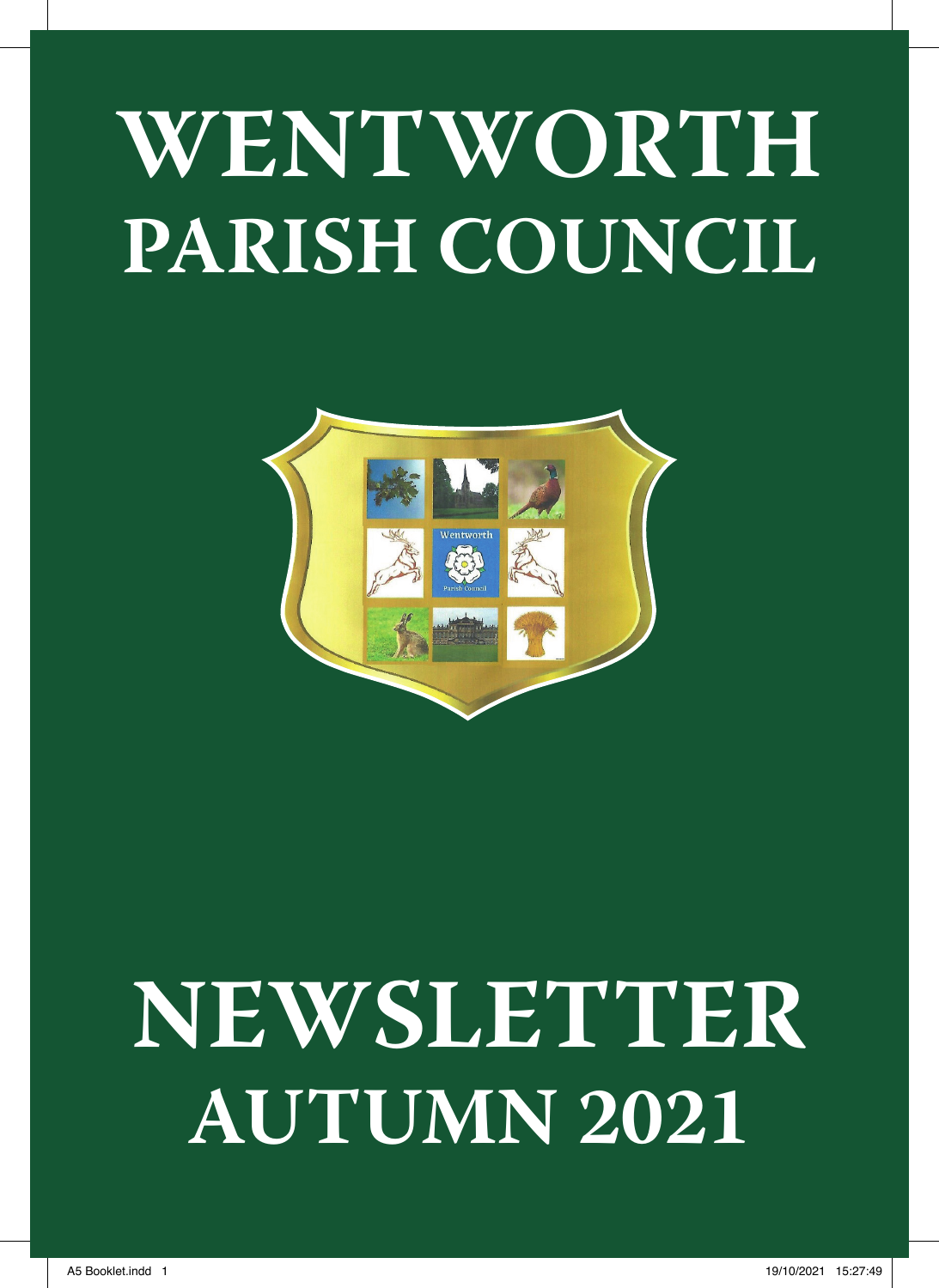# Chairman's Message

Hello and welcome to the latest edition of our newsletter.

Thankfully we are now able to get back to 'normality' after a very difficult period due to the Covid-19 pandemic.

The parish council has been very busy during this time, and we have all become proficient in carrying out the council's business via zoom meetings. We now have an excellent team of parish councillors and have recently welcomed councillors Tom Hill and Claire Hawley onto the team. Both Tom and Claire have settled in quickly and their contributions are most welcome and very much appreciated.

Currently there are numerous initiatives the parish council are undertaking. Some of these include:

- Traffic and Tourism Report
- Harley pavilion refurbishment
- Carrying out a survey and compiling a report on seating benches in the parish
- Grounds Maintenance
- War Memorial and remembrance service planning
- Harley playground inspections and strategy
- Updating the council's website

Further details of some of these initiatives can be found on the following pages. I hope you enjoy reading our newsletter.

Keep safe and well

Ernest Bradley

Chair Wentworth Parish Council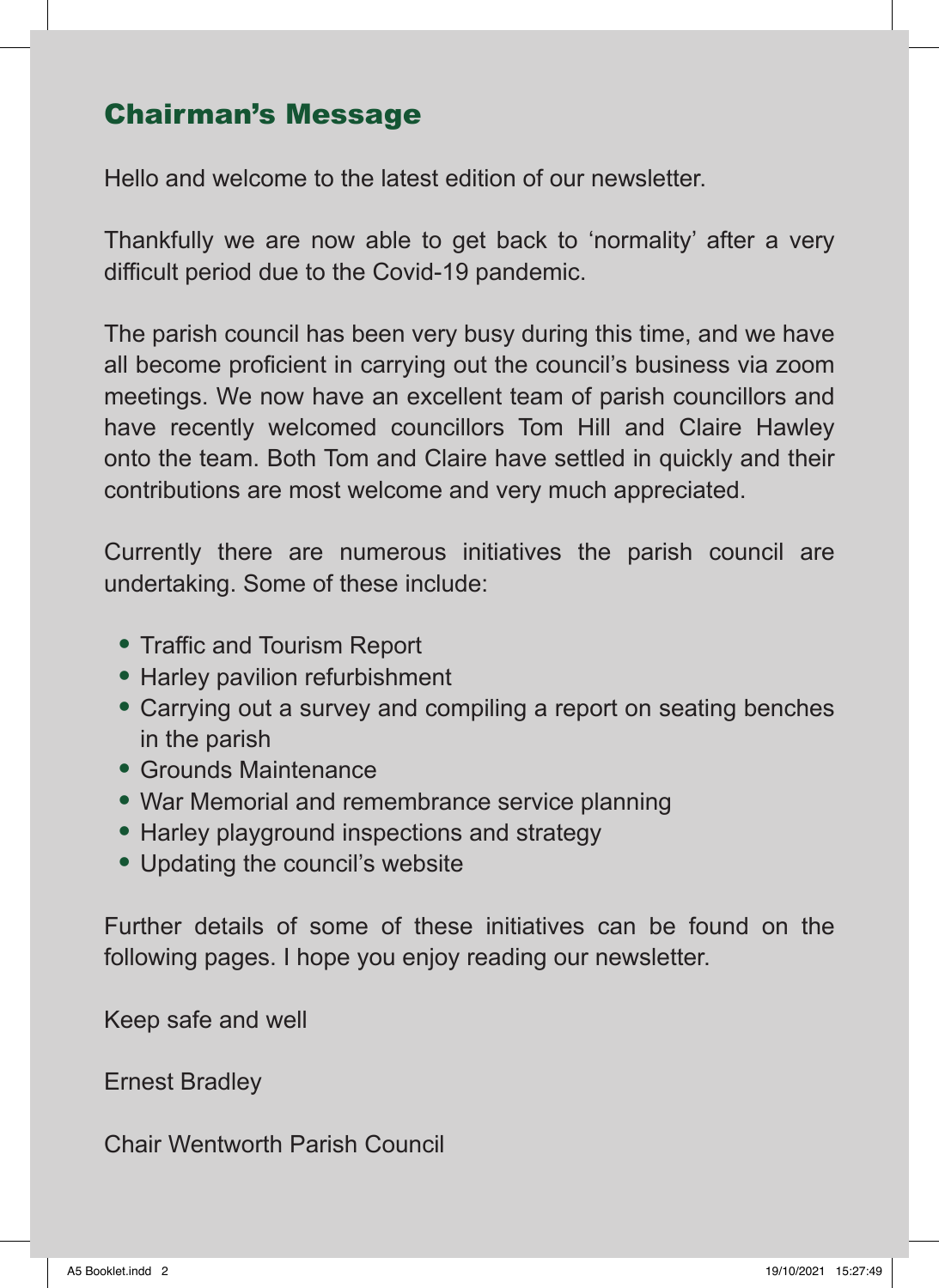## Traffic and Tourism Steering Group

As you are aware our beautiful village and surrounding hamlets have seen an increase in visitor numbers, and because of this, there has been an increase in traffic and traffic related issues.

You told us that it was becoming an area of concern for you, so we listened, and back in February we sent out a questionnaire, with the sole purpose of formulating a strategy to help alleviate and improve the flow of traffic and visitor management within the Parish.

Thank you to everyone that completed the questionnaire, and I'm pleased to report that we have formed a multi-agency steering group that will be meeting in early October to make a start on developing the strategy.

The group will formulate a suite of recommendations for the Parish Council to consider, and once approved we will consult with the local community, before any measures are put in place.

If you would like any further information or would like to give us your views on traffic and tourism issues, please email cllrhawleywpc@ gmail.com. You can also check out our website for a copy of the report.

# Harley Pavilion

In April, this year Wentworth Parish Council resumed responsibility for the Harley Pavilion, initiating a programme of refurbishment to ensure the building is fully compliant for all users. The venue is available for hire and has a recreation area, toilets, and a fully functioning kitchen. Bookings so far have included All Stars young cricketers, Harley Junior Football Club, children's parties, and community meetings. There are advantageous rates for residents of the parish.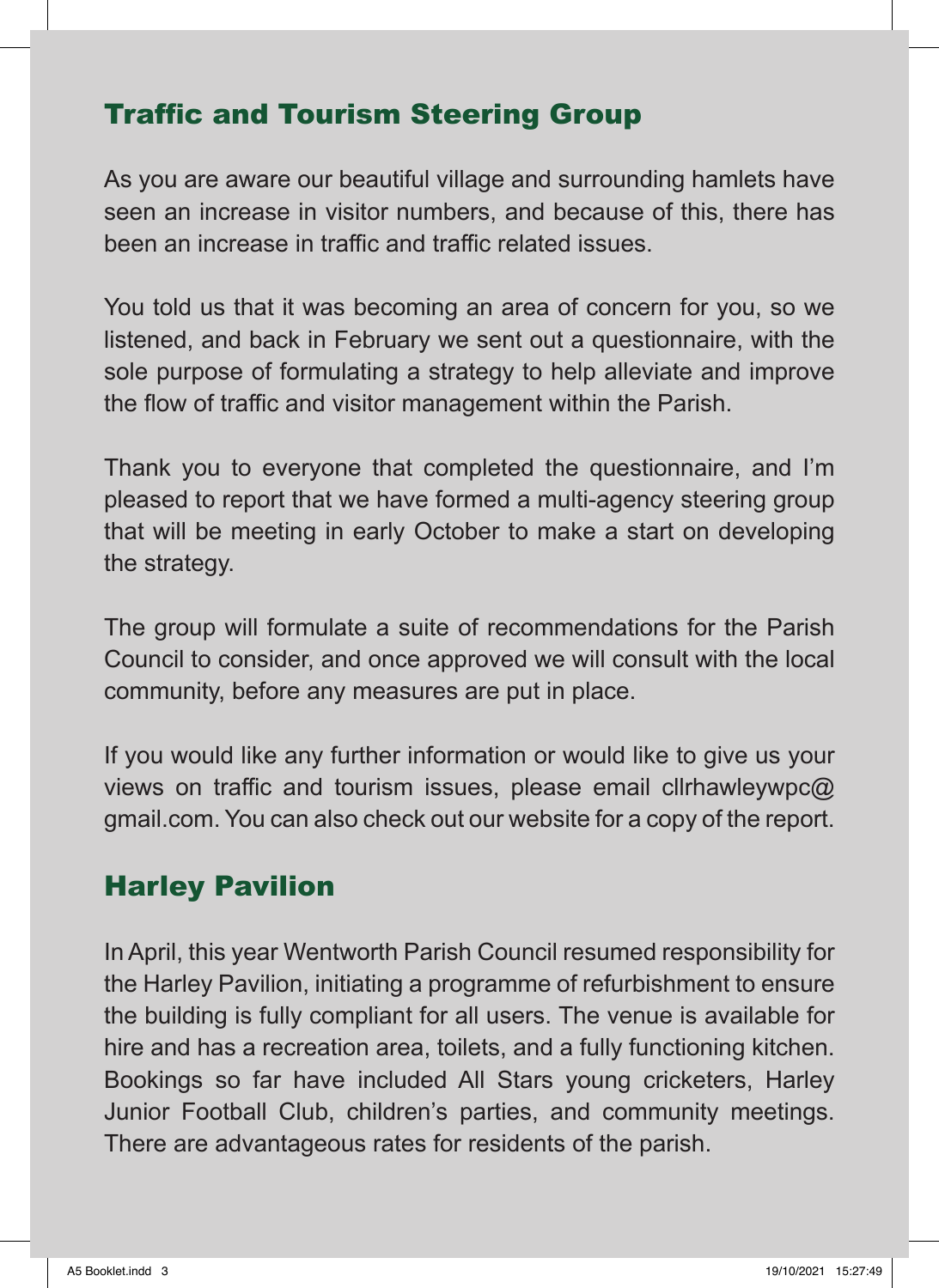## Parish Benches

Over the summer we conducted a survey of the benches across the parish. This revealed to us that around twenty-four of them are in differing states of deterioration that require replacement. Our main priority now will be to identify the ones in the worst state of repair to ensure they are replaced first. The rest will be categorised in accordance with their level of quality and be replaced in phases over the next half a decade. Not only will parishioners, who use the benches day to day, benefit from this, but also visitors. As we head into a more open world we are hoping to see an increased number of people visiting our picturesque, history rich, corner of the country so it is important to ensure public assets are of the highest quality.

#### Grounds Maintenance

Responsibility for grounds maintenance (including highways, footpaths, and amenity areas) is shared between the Parish Council, Rotherham Metropolitan Council, and other landowners.

The grounds maintenance contract runs for three years which is from the 1st April 2020 until the 31st March 2023. Prior to the 31st March 2023, the Parish Council will go out to tender again, to three contractors to tender on the ground's maintenance contract for the next three years. The appointment of the proposed contractor will be discussed and approved at the Parish Council meeting prior to the 31st March 2023. The current approved ground maintenance company is AWS Landscapes Limited, who are based in Doncaster.

#### Grass cutting and Hedge Cutting

Grass cutting and hedge trimming are carried out to the playing fields at Harley and Wentworth, together with the boundary hedges of the playing fields, the sloping embankments at Wentworth Playing field banks, including the hedge at the parish council properties at Barrowfield Lane. Work also includes strimming of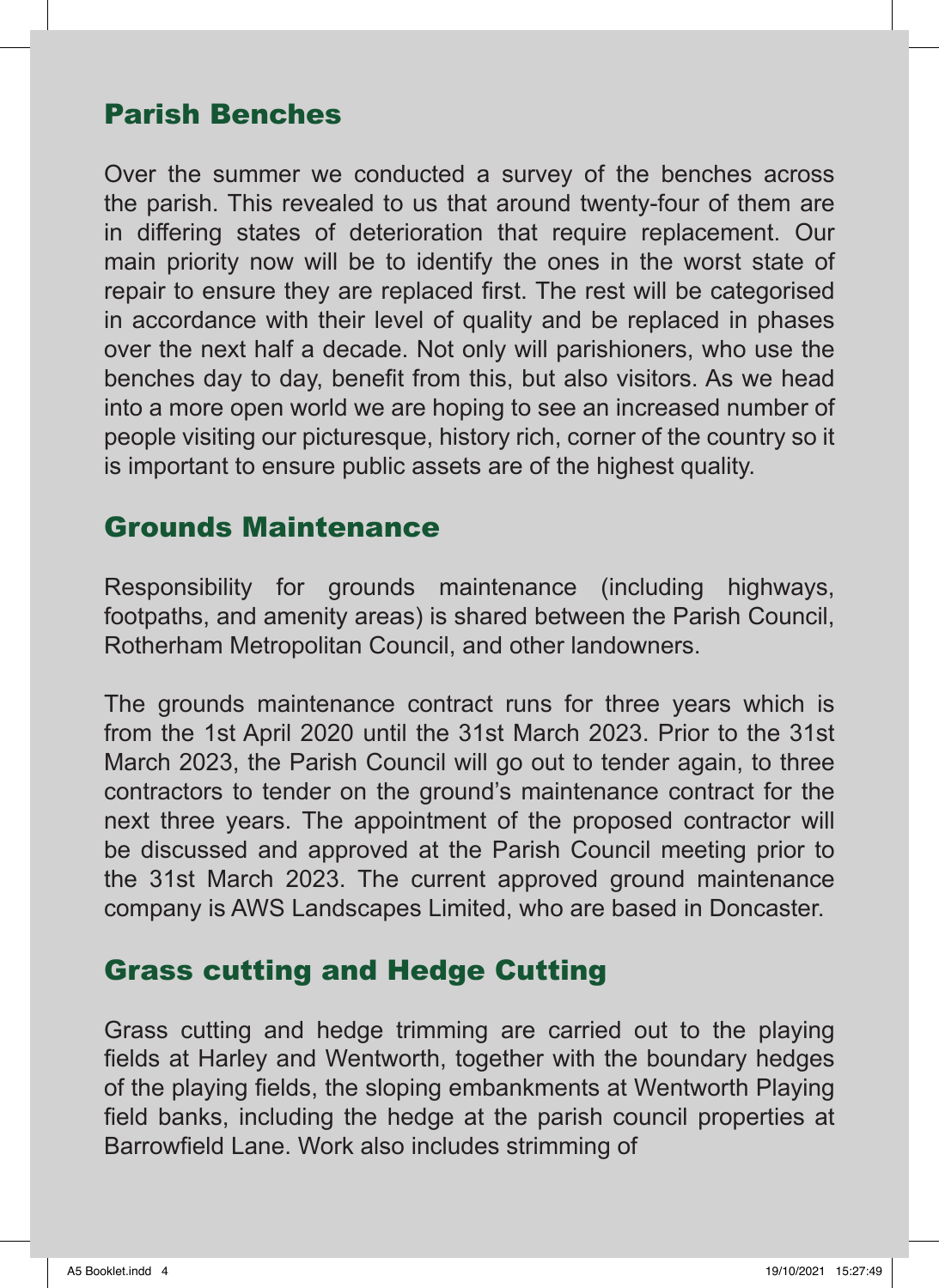areas around the Harley Playground equipment at Harley, including litter picking.

Parish Councillors have received positive feedback from parishioners regarding the high standard of work the current contractor has been undertaking on behalf of the Parish Council. Councillors undertake regular checks on the contractor and the areas of work to ensure that the work is being carried out as per the Parish Councillors specification.

#### Wentworth Remembrance Service

Since 2015, Wentworth Parish Council has organised a service on Remembrance Sunday for the community, held at Wentworth Memorial. During the service, members of national and local organisations are able to lay their wreaths and crosses to pay their respects. There will also be an opportunity for people to present their own tokens of remembrance at this time. After the service there will be an exhibition in the Mechanic's Institute relating to 'The Fallen'. All are welcome.

# Community Events

#### Wentworth

Remembrance Service – At the war memorial from 10.30am Sunday 14th November 2021

Women's Institute – At the Mechanic's Institute from 7.30pm on the second Thursday each month

Wentworth Mechanic's Institute – Available for hire, phone 07936382376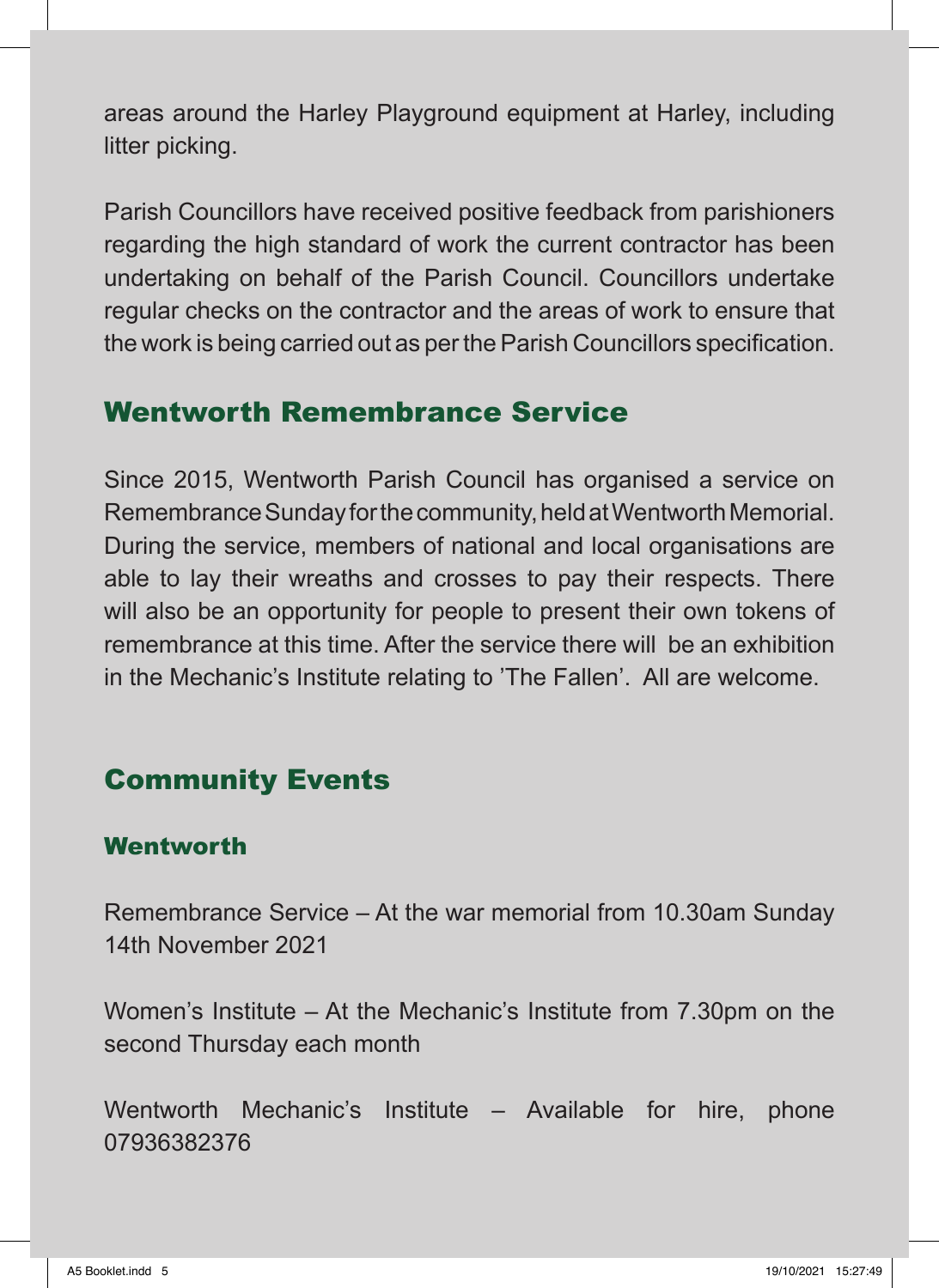#### **Harley**

Church Services – At the Mission Rooms first and third Sunday of each month

Christmas lights switch on with brass band – At the Harley Circle from 4.00pm on Sunday 5th December 2021

Christmas Fayre – At the Mission Rooms from 11am until 4pm Saturday 27th November 2021

Craft Class – At the Mission Rooms each Wednesday from 10.15am Unfortunately, the Harley Bonfire will not take place this year, but will return in 2022.

Mission Rooms, Harley playing field and pavilion are for hire – phone 07852644454 or email harleymission@yahoo.com

# Wentworth Residents Association 2020/21

We continue to meet once a month to discuss any issues raised by residents. To also work with the Parish Council, Fitzwilliam Wentworth Estate, Police, all local groups and RMBC (Rotherfed).

Our main work will continue with -

Litter Picking – Providing equipment and insurance cover for litter pickers.

Defibrillator – To continue checks on this equipment. Should this be needed by anyone they should first dial 999 and ask for an ambulance. They will then be automatically given the code to open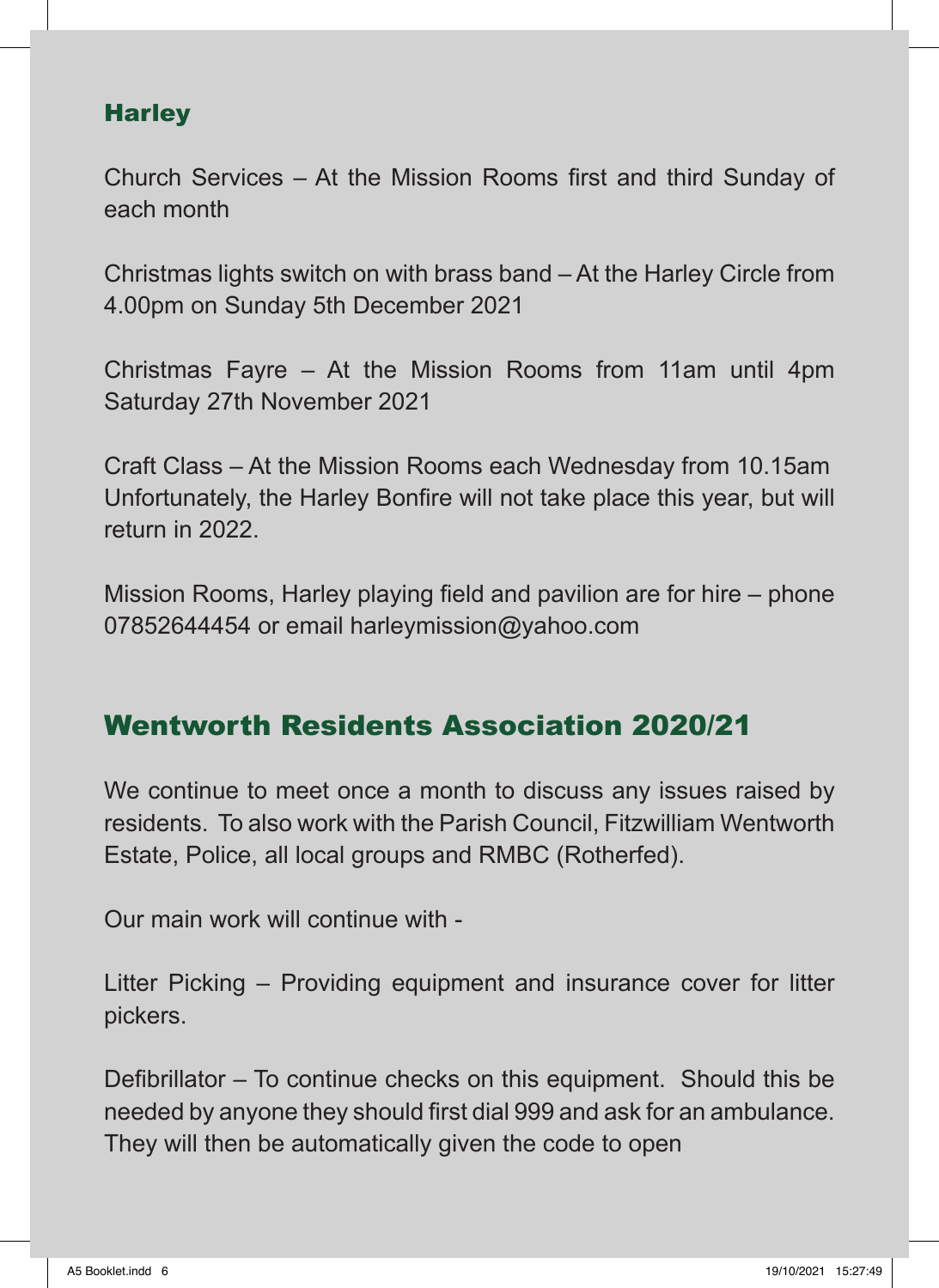the defib box. Once this is switched it will talk you through what to do. (It is housed in the old telephone kiosk on the Main Street).

Community Speed Watch -When the Police decide it is covid secure to restart then we will do so. We also work with RMBC / Parish Council to ensure the Vehicle Activated Signs near to us are working and request them moving periodically.

Alms Houses gardens – A number of our Members keep these gardens tidy. The Fitzwilliam Wentworth Estate help in providing replacement plants, and cutting the grass. A Christmas tree is provided by the Estate, which we decorate with lights.

Funding – We have been successful in our application for funding from Fitzwilliam Wentworth Charities to purchase daffodil bulbs, woodland bulbs, hanging baskets (4 are hung up at 2 shops on the Main Street). The Parish Council have been very supportive in paying some of our costs eg Insurance, spares for Defib etc

Our Minutes are put on the Notice Board each month and we will endeavour to continue working alongside all the local groups in Wentworth for the benefit of residents.

We hold our meetings the 2nd Wednesday of the month in the Barn (7pm) at The Rockingham Arms and anyone wishing to attend, or join our association is welcome.

Regards

The Wentworth Residents Association

Paul Hunton (Chair) Keith Wigfield (Treasurer) Joan Cook (Secretary) Janice Middleton, Chair WVCA Graham Cook (Member) Christine Thorpe (Member)